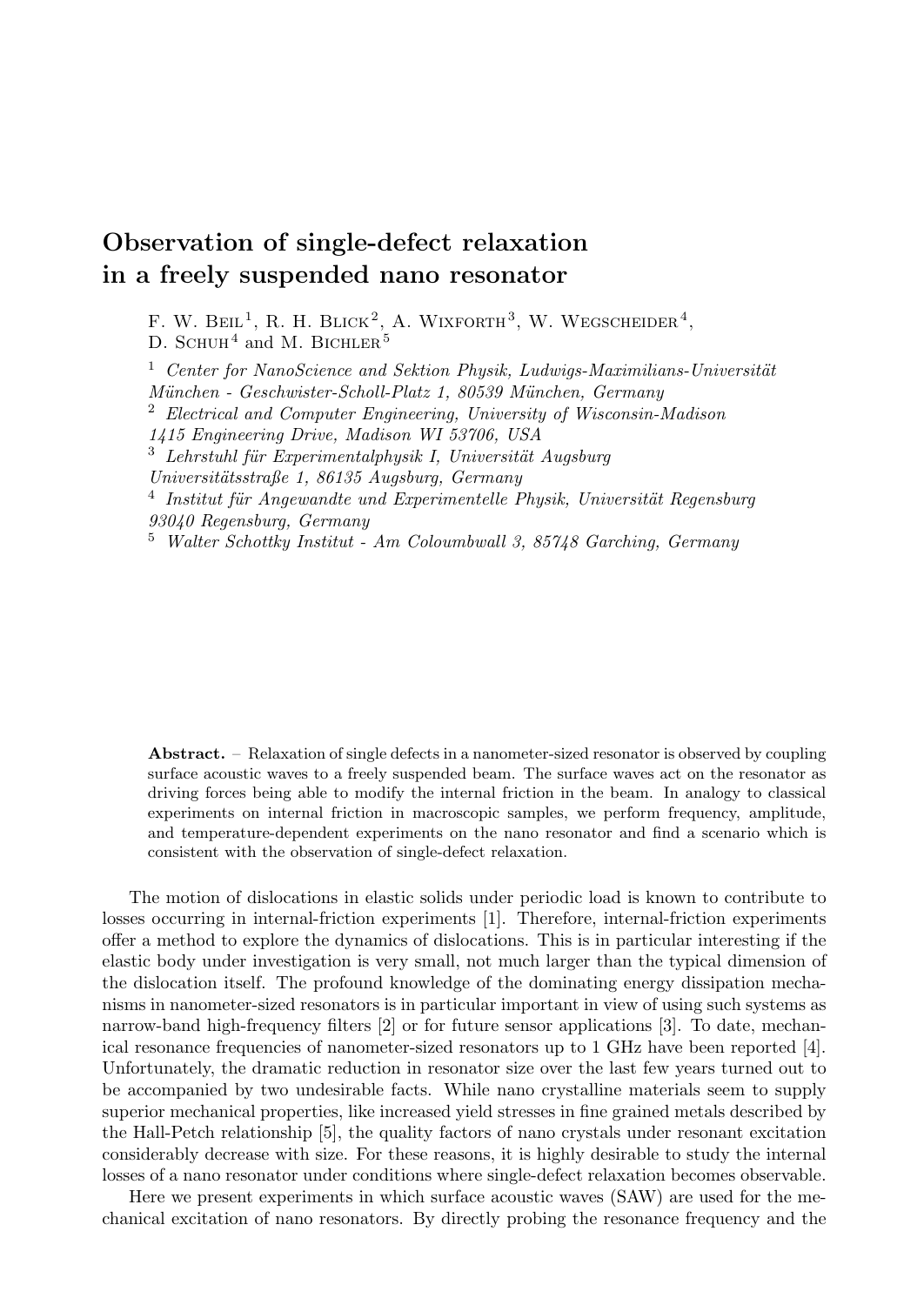

Fig. 1 – Left: top and side view of the experimental setup: the nano resonator under investigation is placed in the sound path of two interdigitated transducers generating the surface acoustic waves. The wavelength  $\lambda_{\text{saw}}$  is given by the lithographically defined finger spacing of the IDT. Right: electron micrograph of a typical sample showing the freely suspended nano resonator of length  $L$  in the center of the acoustic delay line. The SAW center frequency is 305 MHz, corresponding to a wavelength  $\lambda_{\text{saw}} = 9 \,\mu\text{m}$ . The beam length  $L = 3.4 \,\mu\text{m}$  is matched to  $L = \lambda_{\text{saw}}/2$ , taking into account additional underetching of the suspension points. The beam width and height are  $w = 300$  nm, and  $h = 200$  nm, respectively.

quality factor of a nano resonator, we are able to investigate the off-resonant excitation of SAW-induced strain on the internal-friction behavior of single defects in such a small mechanical system. Following the routes of classical experiments the strain-dependent internal friction (ADIF) together with its typical temperature dependence indicate the prominent energy dissipation mechanism being mediated by line defects. Due to the small size of our nano resonator, we observe a non-classical step like increase of the damping in the ADIF experiments, which is attributed to single defects.

Surface acoustic waves are perfectly suited to provide an excitation mechanism for probing attenuation effects in mechanical nano structures. SAW are acoustic modes propagating at the surface of an elastic solid, having wavelengths in the range of some microns and penetration depths of the same order. Excitation of SAW at a specific frequency is in particular effective employing a piezoelectric substrate (GaAs in our case) and properly designed interdigitated transducers (IDTs) [6]. Then, a coherent acoustic ultrasonic beam is generated at the IDT's resonance frequency  $f_{\text{saw}} = v_{\text{saw}}/\lambda_{\text{saw}}$ . Here,  $v_{\text{saw}} \sim 3 \text{ km s}^{-1}$  denotes the SAW velocity and  $\lambda_{\text{saw}}$  the acoustic wavelength, being lithographically defined by the spacing between the fingers of the IDTs (cf. fig. 1). As typical SAW amplitudes can range in the order of some  $10 \text{ Å}$ , they effectively modulate the acoustic properties of nano mechanical devices [7].

Starting from a GaAs/AlGaAs/GaAs heterostructure, in a first step the nano beam, the electrical leads, and IDTs are defined and covered by a 80 nm thick Au layer. This metal film serves both as a conducting layer as well as an etch mask for the subsequent anisotropic reactive ion etching step, producing vertical side walls of the nano beam (for details, see ref. [8]). The IDTs and the leads are protected by an electron beam resist (PMMA) during this step. In a following step, the 50 nm thick AlGaAs sacrificial layer is selectively removed by wet etching in 0.1% hydrofluoric acid (HF), leaving a free-standing nano resonator.

On the right of fig. 1, we depict a top view of the setup together with an electron beam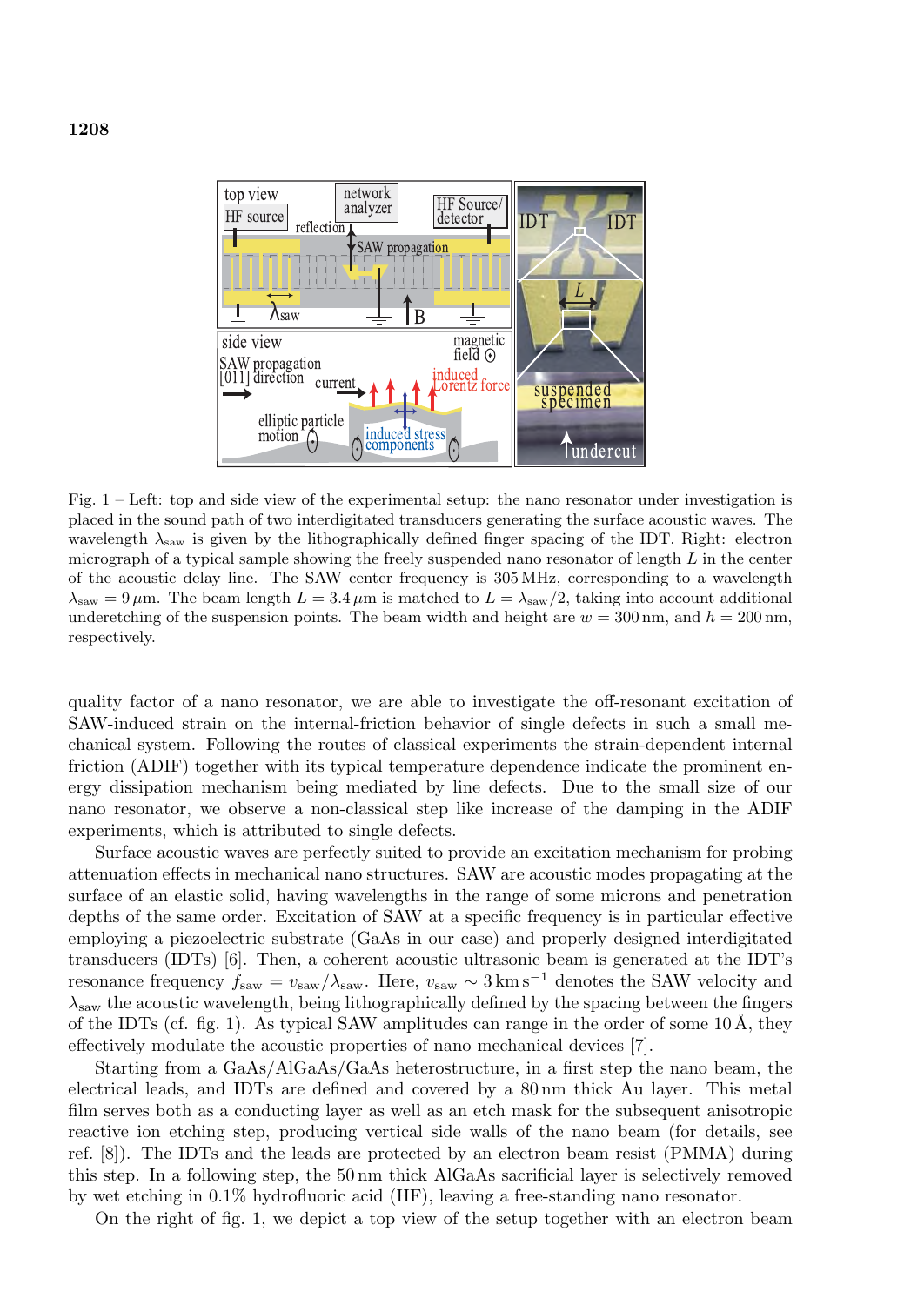

Fig.  $2 - (a)$  Left: transmission characteristics of the acoustic delay line formed by the two IDTs depicted in fig. 1. The SAW has a maximum amplitude at 305 MHz. Right: magnetomotive impedance spectroscopy of the resonator mode under investigation without acoustic loading, as described in the text  $(T = 4.2 \text{ K})$ . Lowering the magnetic field decreases the peak in the reflected power, proving the mechanical origin of the resonance. (b) SAW-induced changes in the magneto-impedance signal of the nano beam. Interaction with the SAW leads to a resonant shift of the eigenfrequency and a decreasing quality factor of the nano resonator. The SAW power is 25 dBm, while a power of −45 dBm at a magnetic field of 4 T was applied to the beam.

micrograph of the sample's geometry. In our experiments —performed at  $4.2 \text{ K}$ — we first probe the quality factor of the resonator by standard magnetomotive excitation at the expected eigenfrequency: an alternating current of the appropriate frequency is passed through the metallic top layer of the beam. The sample is placed in a strong dc magnetic field which induces a periodic Lorentz force acting on the beam. Its response is detected via standard impedance spectroscopy, and the quality factor Q of the resonance is determined by the relation  $Q = \omega_0/\Delta\omega$  where  $\omega_0$  is the center frequency of the resonance and  $\Delta\omega$  denotes the full width at half maximum. For low internal friction this procedure is justified, as can be shown by fitting to an appropriate equivalent circuit [9]. The interaction between the nano resonator and the SAW propagating underneath it (cf. fig. 1) is probed by measuring the changes of the magnetomotively induced signal. The SAW in this case is excited at a considerably higher frequency  $f_{\text{saw}} \sim 300 \text{ MHz}$  than the beam, excluding cross talk of the IDTs to the resonator setup (cf. fig.  $2(a)$ , left).

The response of the nano beam to magnetomotive excitation at 59 MHz is shown in fig.  $2(a)$ , right, for different magnetic fields. As an indication for the interaction between the beam and the SAW, we observe a considerable shift of the nano mechanical resonance frequency, a decreased quality factor, and a strong attenuation of the resonance. This can be seen from fig. 2(b), where we plot the resonator's driving frequency *vs*. the driving SAW frequency and code the depth of the resonance in a gray scale plot. In fig.  $3(a)$  the SAW attenuation of the resonance and variation of the eigenfrequency on applied SAW power are shown.

To ensure the SAW-induced mechanical origin of the detuning of the beam resonance, any spurious effects have to be excluded: pure heating of the resonator by the SAW can be shown to be a small effect [7, 10]. A SAW-induced increase of clamping losses would be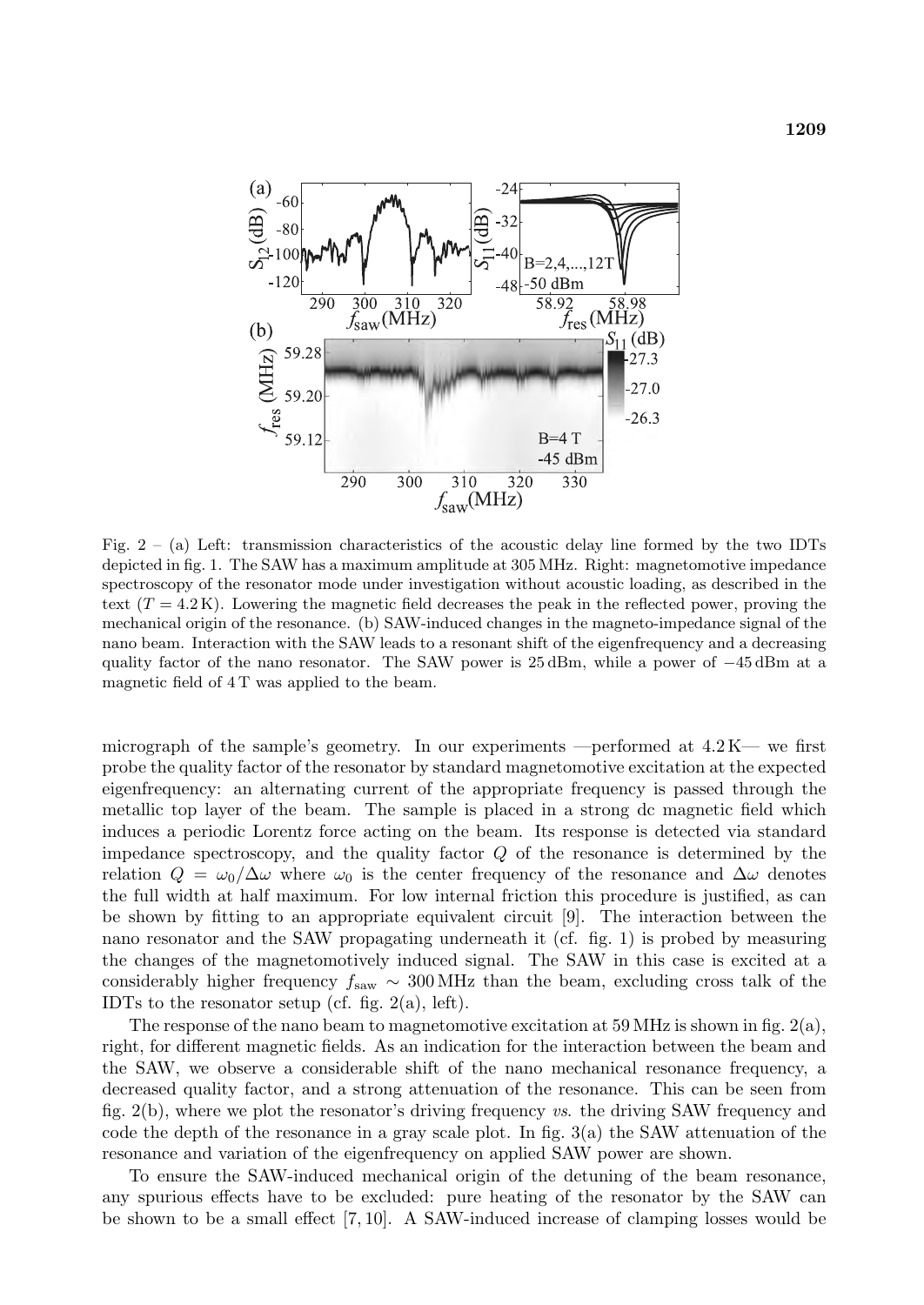



Fig.  $3 - (a)$  Tuning of the eigenfrequency and damping of the beam resonator with increasing SAW power for different probe powers at the nano resonator. The upper curves in the −40 dBm traces show the smoothed derivatives of the corresponding data. For low SAW power (grey area) no tuning is observed, whereas above a certain threshold power damping increases. (b) Magnified view of the dependence of quality factor and eigenfrequency on SAW power. The applied probe power to the beam was  $P_{\text{res}} = -40 \,\text{dBm}$  at  $B = 12 \,\text{T}$ . The error in the determination of Q is on the order of 2%, as depicted by the error bars. The inset in the Q trace shows a smoothed derivative of the data.

accompanied by a larger shift in the beam's eigenfrequency, due to a change in the form of the beam's eigenmode. Induced currents or coupling of piezoelectric fields can also be discarded, since again they are generated at  $f_{\text{saw}} = 300 \text{ MHz}$ , whereas the signal is detected at the beam's eigenfrequency. Hence, the modulation of the resonator frequency and of the internal dissipation processes are attributed to a SAW-mediated deformation of the oscillating beam. The responsible SAW-induced strain in the nano resonator can be calculated by solving the free beam equation for the transversal amplitude of motion, taking into account time-dependent boundary conditions, representing a SAW-induced motion of the clamping points (cf. fig. 1, lower left). For an elliptically polarized SAW of the Rayleigh type, the clamping points exhibit an elliptic motion in the sagittal plane, which can be expressed by the displacement vector

$$
\boldsymbol{u}_{\text{clamp}}(x,t) = \begin{pmatrix} A_1 \\ A_{\text{t}} \exp[i\pi/2] \\ 0 \end{pmatrix} \exp[i(kx - \omega_{\text{sav}}t)],
$$

where  $A<sub>1</sub>$ , and  $A<sub>t</sub>$  denote the longitudinal and transversal components of the SAW propagating in the x-direction with frequency  $\omega_{\text{saw}}$  and wave vector component k. The x-axis is defined along the  $[011]$  direction, whereas the y-axis is perpendicular to the sample surface. Solving the beam equation, we obtain the following expression for the SAW-induced periodic strain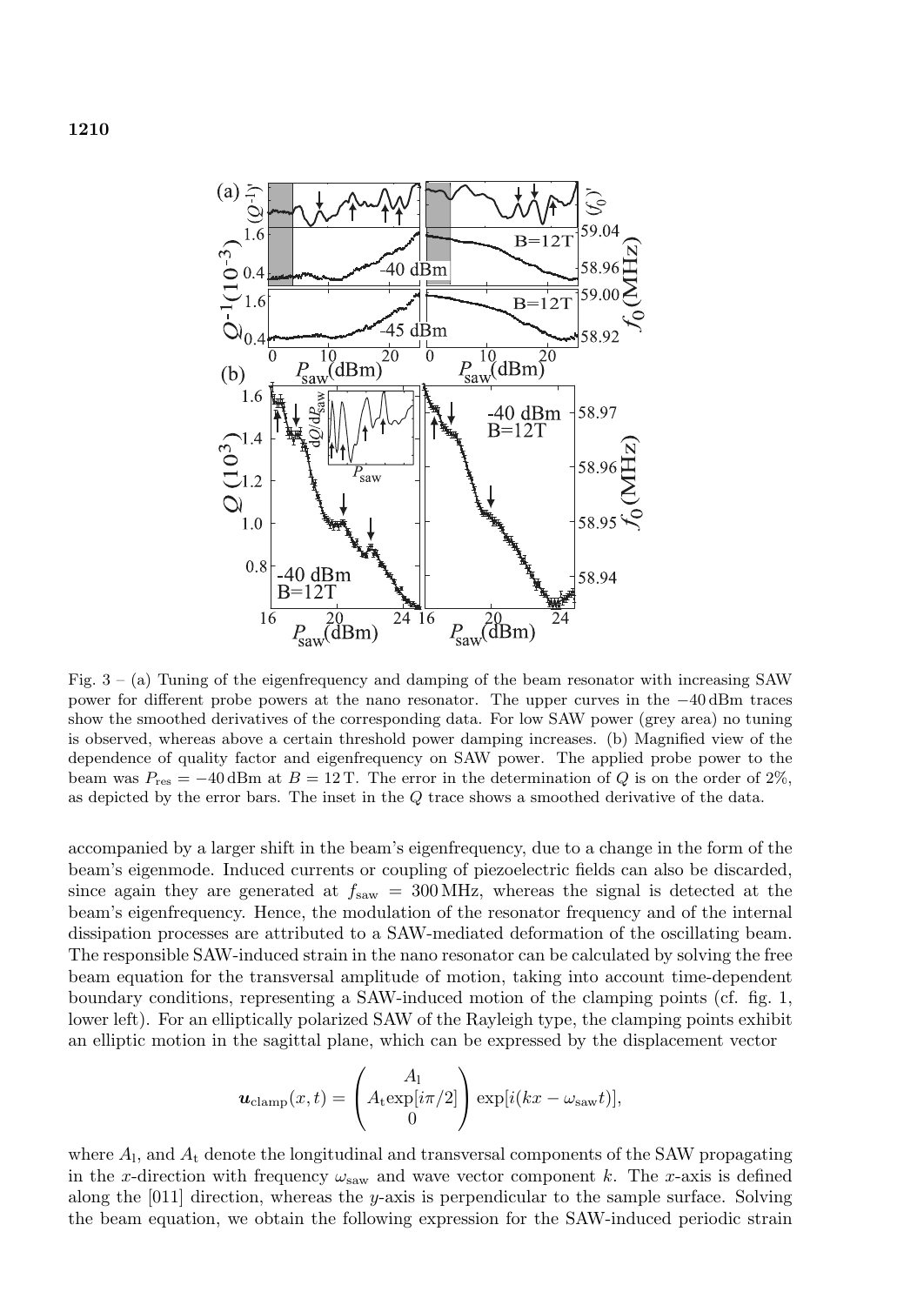$\varepsilon_{ij}$  in the beam extending from 0 to L along the x-axis:

$$
\varepsilon_{11}(x) = \frac{A_1(\exp[ikL] - 1)}{L},
$$
  
\n
$$
\varepsilon_{12}(x) = \varepsilon_{21}(x) = 3A_t(\exp[ikL] - 1)\left(\frac{x}{L^2} - \frac{x^2}{L^3}\right),
$$

where  $L$  is the length of the beam. The corresponding SAW amplitude can be calculated in terms of the SAW power and the IDT geometry by

$$
A_{(\mathbf{l},\mathbf{t})} = \frac{ke_{ij}}{c_{mn}k^2 - \rho\omega_{\text{saw}}^2} \sqrt{\alpha_{(\mathbf{l},\mathbf{t})}k\frac{P_{\text{saw}}}{2\pi W}},
$$

where  $c_{mn}$ , and  $e_{ij}$  are the appropriate components of the mechanical and electrical compliance tensor, respectively. W is the aperture of the IDT,  $P_{\text{saw}}$  is the injected acoustic power of the SAW, and  $\alpha_{(1,t)}$  are constants connecting the SAW power with the induced piezoelectric fields [6]. An estimated SAW amplitude of 10 Å hence induces a strain of order  $10^{-3}$ , resulting in a stress of  $12 \times 10^7$  N m<sup>−2</sup>. The shear strain induced by magnetomotive resonant excitation is on the order of 10<sup>-5</sup> for an amplitude of 10 Å, whereas the longitudinal strain in this case is even smaller.

The SAW-induced damping, as shown in fig.  $3(a)$ , increases for increasing SAW amplitude about an order of magnitude. In parallel, we observe a shift of the beam's resonance frequency to lower values. Magnifying one of the characteristic traces of fig. 3(a) reveals an interesting detail: the dramatic reduction of the resonance quality factor is accompanied by a step like decrease of the resonance frequency and quality factor (see fig. 3(b)). As will be confirmed by temperature dependent measurements below, we attribute the main contribution to the SAWinduced damping to the polycrystalline Au layer on top of the GaAs beam [11]. To explain the dependence of the damping on the SAW-induced strain, we follow a classical string model, developed by Granato and Lücke  $[12]$ . This theory treats dislocations as vibrating strings, which execute damped oscillations under the action of a periodically applied force. A straight elastic string is pinned at both ends, the resonant frequencies of the string are calculated, and the losses associated are summed to yield a final expression for the total loss. Dislocations which are pinned to defects are treated as a series of loops becoming gradually unpinned, and increasing the length of the strings each time the net force at a pinning site overcomes a certain binding force. In this Granato-Lücke model the damping increases as  $l^4$ , where l is the dislocation loop length. For a random distribution of the pinning sites along the dislocation, Granato and Lücke obtain the following expression for the dependence of internal friction on tensile strain  $\varepsilon$ :

$$
Q^{-1}(\varepsilon) = (C_1/\varepsilon) \exp[-C_2/\varepsilon]. \tag{1}
$$

Here,  $C_2 \sim l_0^{-1}$  and  $C_1 \sim (\Lambda L_{\text{dis}}^3/l_0)C_2$ . A is the dislocation density,  $l_0$  the average loop length, and  $L_{dis}$  is the length of the dislocation. The theory also predicts an amplitude dependent modulus defect of the same form as eq. (1). This theoretical description can be tested against experiments when plotting  $log(Q^{-1} \varepsilon)$  *vs*. the reciprocal strain  $\varepsilon^{-1}$ . The slope then varies inversely with the average loop length, while the intersection with  $\varepsilon^{-1} = 0$  is sensitive to  $\Lambda L_{dis}^3/l_0$ . These so-called "Granato-Lücke plots" are shown in fig. 4(a) for two different ac driving powers on the beam. As expected, we obtain a linear behavior, although the occurring step-like modulations indicate a significant deviation from the classical model. To clarify this point, we note that the above string model assumes a statistical distribution of pinning centers and loop lengths. This can only be true for a large number of dislocations,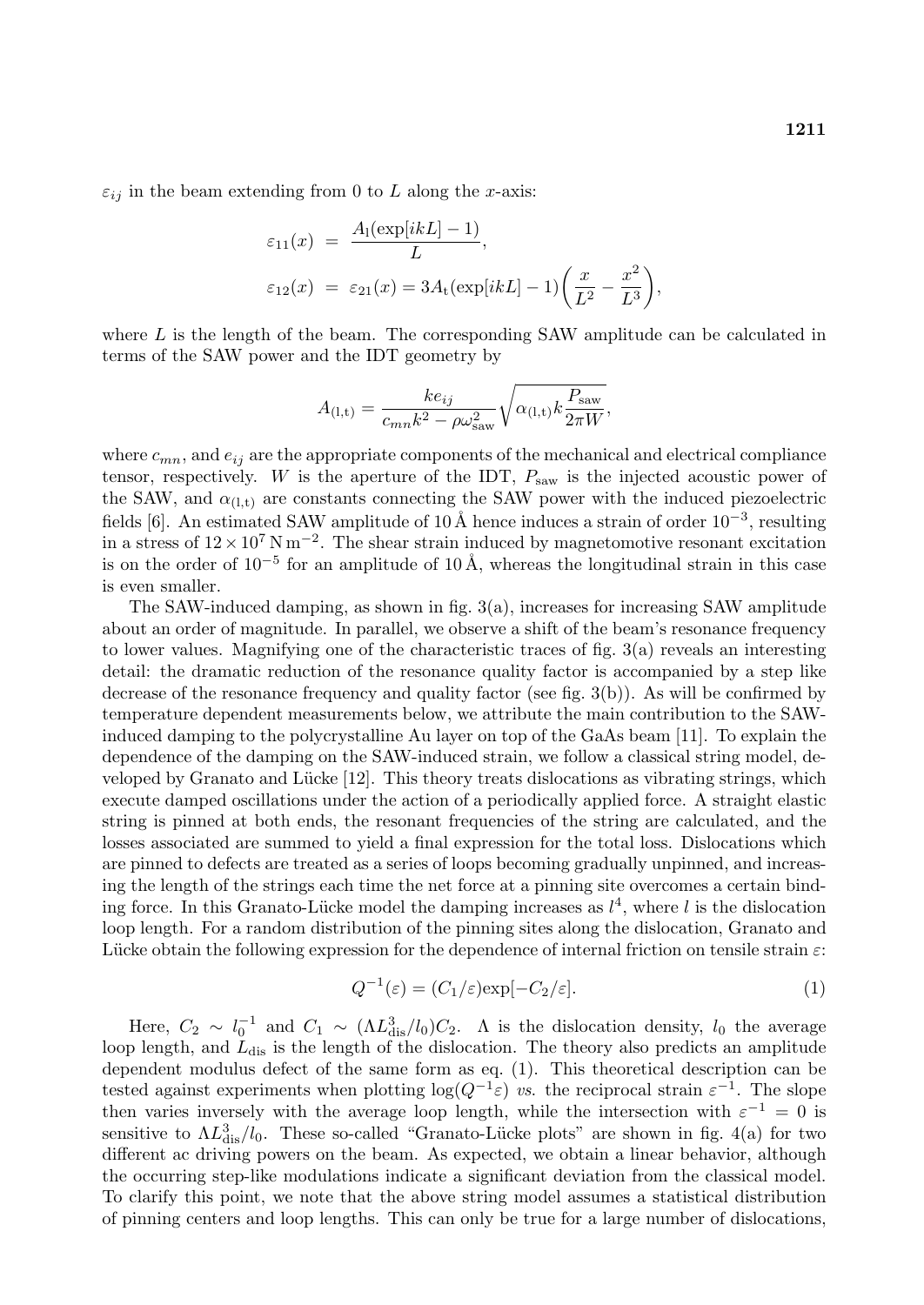

Fig.  $4 - (a)$  Granato-Lucke plots for the Q tuning as shown in fig. 3 (upper two curves). With increasing power at the beam the decreasing slope  $m$  indicates an increased average loop length due to unpinning by increased forces acting on the nano resonator. The curves exhibit an overall linear dependence modulated by accentuated steps. The steps disappear for another sample, with higher dislocation density and increased amount of pinning points. (b) Dependence of the internal friction on temperature for different probe powers without acoustic loading. The traces exhibit a peak at  $T \sim 30$  K, followed by an increase in friction. The shaded regions in the  $-40$  dBm measurement mark the expected temperature ranges for two dislocation relaxation mechanisms. The structure shifts to the left and vanishes for higher probe powers, indicating rearrangement of the defect structure due to stresses or local heating of the nano specimen.

which is certainly not the case for our nano beam. Moreover, the elastic energy stored in the oscillating nano resonator at the highest amplitude is of the order of 2 × 10 *<sup>−</sup>*<sup>19</sup> <sup>J</sup> <sup>∼</sup> <sup>1</sup> eV. This implies, that single defects with activation energies as low as 0.1 eV should be observable in the Q-value of the nano crystal resonance. In these terms, we attribute the steps in the ADIF measurements (fig. 3(b)) to unpinning events for single dislocations in the gold layer having different activation energies. These steps in the Granato-Lücke plots tend to disappear for samples that have considerable more defects and pinning centers. Figure 4 additionally shows data obtained for another sample at 17 MHz with same dimensions, but increased thickness of the gold layer. The linear quality factor of this second sample  $Q_2 = 1620$  was considerable smaller than the equivalent quantity of the first sample  $Q_1 = 2923$ . This fact, together with the slope in the Granato-Lücke plot, shows that in the second sample more dislocations, with smaller average loop length, *i.e.* considerable more pinning centers, are present. The Granato-Lucke plots for this measurements do not show a step like structure, due to a better statistical distribution of point defects along the dislocations.

In addition to ADIF, dislocation-mediated damping exhibits a characteristic temperature dependence. For macroscopic samples of fcc metals, typical traces exhibit a broad damping maximum around 120 K, known as the "Bordoni peak", followed by an increase in damp